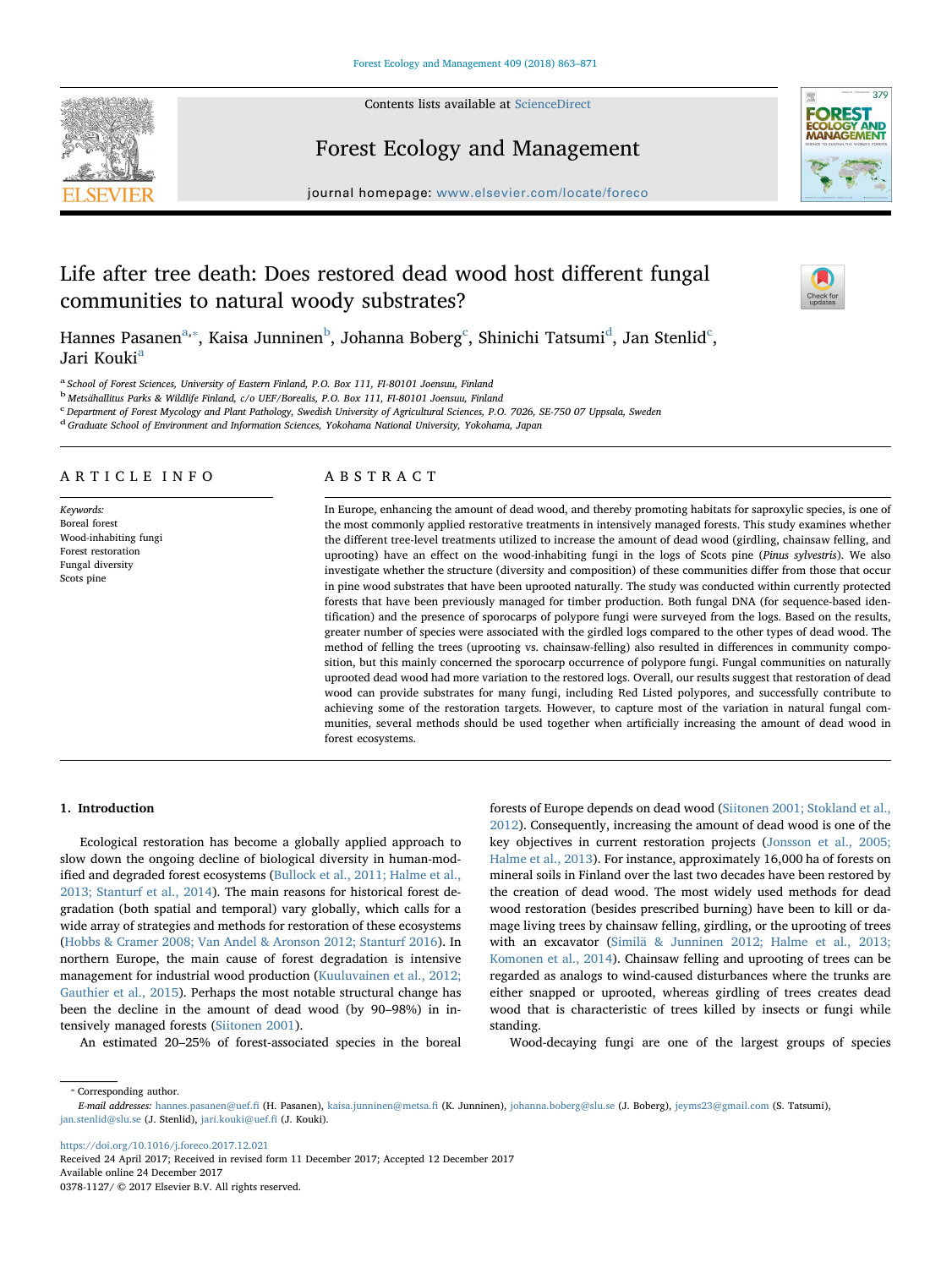dependent on dead wood, and they play an important role in the carbon dynamics and nutrient cycling in forests ([Harmon et al., 1986; Bradford](#page-8-6) [et al., 2014](#page-8-6)). These fungi often have preferences for the substrate type that they utilize, and favor or require, for instance, a specific tree species, tree diameter or decay stage ([Bader et al., 1995; Junninen &](#page-8-7) [Komonen 2011; Rajala et al., 2012; Seibold et al., 2015\)](#page-8-7). In addition, fungal community development in a particular type of substrate appears to be determined by several stochastic (and often disturbancerelated) factors [\(Hiscox et al., 2015; Seibold et al., 2015\)](#page-8-8). Based on earlier studies, there are strong indications that the mortality factor of a tree also plays a role in the development of fungal communities in decomposing logs, which probably has to do with the different life-history strategies of fungi [\(Stenlid et al., 2008; Komonen et al., 2014;](#page-8-9) [Ottosson et al., 2015; Boddy & Hiscox 2016](#page-8-9)).

The presence of primary decay species (priority effect), the position of the trunk after death, and the vigor of the tree at the time of death are proposed as the most important tree mortality related factors that determine fungal community development in dead wood ([Fukami et al.,](#page-8-10) [2010; Stokland et al., 2012\)](#page-8-10). The primary decayer species can affect fungal communities, for example, through substrate modification or through biotic interaction [\(Renvall 1995; Niemelä et al., 1995; Lindner](#page-8-11) [et al., 2011; Ottosson et al., 2014](#page-8-11)). Position of the trunk (snag vs. log), in turn, affects the abiotic conditions in the trunk; e.g. fallen trunks are likely to retain moisture better than those that remain standing [\(Boddy](#page-8-12) [& Heilmann-Clausen 2008\)](#page-8-12). Moreover, logs in contact with the forest floor can more readily be colonized by soil-borne mycelia, in addition to windborne or insect-vectored spores ([Stenlid et al., 2008; Boddy &](#page-8-9) [Hiscox 2016](#page-8-9)). The vigor of a tree before its death is probably related to nutrient levels and/or chemical composition in the inner bark and the sapwood of the trunk due to weakened defense mechanisms, but the extent to which this affects fungal communities is, as yet, largely unknown [\(Stokland et al., 2012; Venugopal et al., 2015](#page-8-13)).

The patterns that determine the assembly of fungal communities on natural dead wood suggest that a safe strategy in forest management – including restoration – is to account also for the different mortality factors of trees. However, only little empirical data are available on the longer-term effects of tree mortality on fungal succession, particularly in cases when dead wood amounts are artificially increased as a conservation strategy [\(Komonen et al., 2014; Seibold et al., 2015\)](#page-8-14).

In this study, we examined wood-inhabiting fungi in restored and natural dead wood. In the experiment, trees of Scots pine (Pinus sylvestris) were either: (1) girdled, (2) felled using a chainsaw, (3) or uprooted with machinery. We hypothesized that the way the tree has been killed would cause differences in the qualitative properties of the restored substrates, and result also in differences in which fungal species occupy the logs. We tested the hypothesis by examining fungi in three commonly used restoration treatments. In addition, we compared restored trees with naturally uprooted logs (at a similar decay stage and of a comparable size). Sampling was conducted ca. 10 years after the treatments using DNA sequence-based and sporocarp inventory methods. As a methodological question, we also examined if the two sampling methods produced similar results for an important group of wood-inhabiting species, the polypore fungi.

## 2. Material and methods

## 2.1. Study areas

The study was conducted in three previously managed but currently protected forest areas in eastern Finland [\(Fig. 1](#page-1-0)): Patvinsuo (63°12′ N, 30°71′ E, 160 m a.s.l.), Petkeljärvi (62°61′ N, 31°12′ E, 160 m a.s.l.), and Polvikoski (62°94′ N, 31°43′ E, 170 m a.s.l.). The studied stands were boreal Scots pine-dominated Vaccinium-type forests, according to the Finnish site type classification [\(Cajander, 1949\)](#page-8-15) where the field layer of the forest was mainly dominated by Vaccinium vitis-idaea and the ground layer by Pleurozium schreberi and Dicranum polysetum.

<span id="page-1-0"></span>

Fig. 1. Geographic locations of the study areas (numbered circles): Patvinsuo (1), Polvikoski (2), and Petkeljärvi (3).

Vaccinium-type forests cover approximately 25% of the forest area on mineral soils in Finland.

#### 2.2. Study design

Restoration treatments of Scots pine; girdling, chainsaw felling, and uprooting trees with an excavator (henceforth referred to as artificially uprooted logs) were carried out approximately 10 years prior to the field study. In each study area, 10 logs within each treatment category (henceforth referred to as dead wood type) were randomly chosen for the study [\(Table 1\)](#page-2-0). The diameter of sampled logs was at least 16 cm at the base and they represented decay stage 2 in a five-point scale (where 1 is least decayed, and 5 is most decayed, according to [Renvall \(1995](#page-8-11))). A log within decay stage 2 is mostly decorticated and a hand-pushed knife is able to penetrate ca. 1–2 cm into the wood. The total number of studied logs was 120 and represented four different types of dead wood: (1) chainsaw-felled trees ( $n = 30$ ), (2) girdled trees that had subsequently fallen ( $n = 30$ ), (3) artificially uprooted logs ( $n = 30$ ), and (4) naturally uprooted logs ( $n = 30$ ). Decay stage of the naturally uprooted logs was assessed in the field and only those logs that belonged to decay stage 2 and were of comparable size to the restored logs were included in the sampling. Ideally, natural dead wood of different origin (i.e. snapped trees and trees that have died while standing), would have been useful as additional control types of dead wood. However, as the areas had been previously used for timber production, sufficient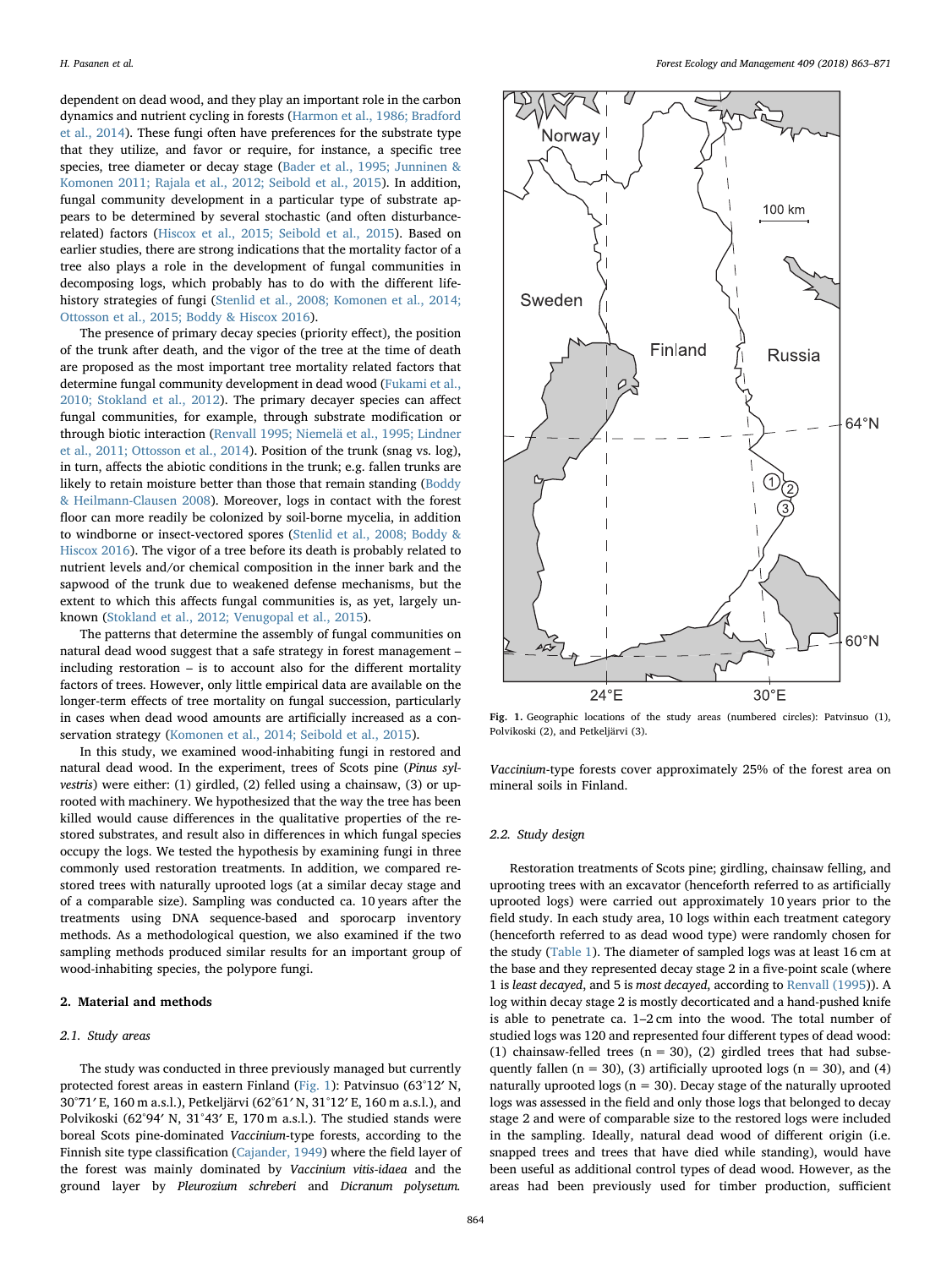#### <span id="page-2-0"></span>Table 1

| Location    | Dead wood type        | Diameter (cm)  | Length $(m)$   | Bark cover (%)  | Ground contact (%) | Max height from the ground (cm) |
|-------------|-----------------------|----------------|----------------|-----------------|--------------------|---------------------------------|
| Polvikoski  | Artificially uprooted | $21.6 \pm 2.1$ | $16.7 \pm 1.3$ | $10.0 \pm 9.4$  | $52.5 \pm 29.7$    | $27.0 \pm 16.6$                 |
|             | Chainsaw-felled       | $23.2 \pm 3.2$ | $16.3 \pm 2.2$ | $6.0 \pm 9.1$   | $51.0 \pm 24.5$    | $22.5 \pm 11.6$                 |
|             | Girdled               | $19.2 \pm 2.2$ | $15.1 \pm 1.7$ | $17.0 \pm 18.4$ | $36.5 \pm 29.3$    | $23.4 \pm 29.3$                 |
|             | Naturally uprooted    | $21.1 \pm 3.8$ | $14.4 \pm 1.9$ | $19.0 \pm 20.0$ | $59.5 \pm 26.4$    | $18.2 + 13.6$                   |
| Patvinsuo   | Artificially uprooted | $21.4 \pm 2.6$ | $18.9 \pm 2.0$ | $11.0 + 9.1$    | $21.5 \pm 15.6$    | $31.2 \pm 15.8$                 |
|             | Chainsaw-felled       | $21.1 \pm 1.7$ | $16.8 \pm 1.6$ | $22.0 \pm 12.1$ | $15.5 \pm 10.1$    | $34.0 \pm 17.3$                 |
|             | Girdled               | $20.3 \pm 2.7$ | $14.4 \pm 2.6$ | $10.5 \pm 11.9$ | $23.5 \pm 32.1$    | $30.6 \pm 14.2$                 |
|             | Naturally uprooted    | $20.7 \pm 2.6$ | $17.5 \pm 2.2$ | $32.0 \pm 17.7$ | $54.0 \pm 29.4$    | $25.4 \pm 22.9$                 |
| Petkeljärvi | Artificially uprooted | $21.1 \pm 1.6$ | $19.4 \pm 1.1$ | $9.0 \pm 8.1$   | $34.0 \pm 31.5$    | $30.1 + 21.7$                   |
|             | Chainsaw-felled       | $23.5 \pm 2.9$ | $18.1 \pm 2.7$ | $13.5 \pm 13.1$ | $76.5 \pm 25.5$    | $12.1 + 10.8$                   |
|             | Girdled               | $20.7 \pm 3.1$ | $16.4 \pm 3.0$ | $24.5 \pm 22.3$ | $77.5 \pm 26.7$    | $10.0 \pm 13.0$                 |
|             | Naturally uprooted    | $22.4 \pm 4.2$ | $19.6 \pm 2.3$ | $30.0 \pm 29.9$ | $50.5 \pm 31.2$    | $20.0 \pm 11.2$                 |

Mean values ( $\pm$  SD) for the measured log characteristics in the three study areas. Diameter (cm) of the uprooted logs was measured above the root collar and from the base of the log for the other dead wood types. Sample size is 40 for each location and 30 for each dead wood type.

quantity of representative logs was not available.

## 2.3. Field sampling

Logs were sampled in late September and October 2015. Diameter (cm), length (m), bark cover (%), proportion of ground contact (%), and maximum height from the underside of the log to the ground (cm) were recorded for each log ([Table 1](#page-2-0)).

Fungal communities in the trunks were sampled with two methods: (1) A sample of the whole fungal community, including Basidiomycota, Ascomycota and Zygomycota, was obtained from wood dust from which the fungi were identified using molecular high-throughput DNA sequencing, and (2) polypore fungi (a morphological group of Basidiomycetes) were sampled based on the visible sporocarps on the trunks.

DNA within the logs was sampled using a drill borer and 8 mm drill bit to obtain a wood dust sample. Wood dust was obtained from 10 positions (number of drilled holes was determined from [Ovaskainen](#page-8-16) [et al., 2010\)](#page-8-16) along the log at equally spaced distances. Approximately  $5 \text{ cm}^3$  of wood dust sample was obtained from each position by drilling until the drill bit reached the approximate center of the log. If insufficient material was collected from one drilling (in the upper part of the tree), an additional hole was drilled next to the first hole. Distance between the 10 drilling positions along the log was determined by first measuring the log from the base to the part of the tree where the diameter equals 7 cm and then dividing the length by 10. Drillings were made in a radial direction into the left, upper, and right side of the log. The first drilling position in the base of each log (left, up, or right) was randomly chosen and the order of the subsequent drillings followed in a clockwise direction. Prior to each drilling, 1–2 cm of the outer part of the log was removed with a small axe to avoid contamination of the wood dust sample with possible fungal tissue or spores on the surface of the log. The axe blade and the drill bit were sterilized between each drilling using 5% sodium hypochlorite (NaClO). The 10 wood dust samples from each log were pooled by packing them in the same resealable ziplock bag in the field. The samples were stored in a freezer (−20 °C) within the same day until DNA extraction.

Sporocarps of polypore fungi were recorded on the logs concurrently with the collection of the wood dust samples. Only the part of the trunk with a minimum diameter of 7 cm was sampled. All visually detectable live sporocarps were recorded, which included a careful inspection of the underside of the trunk. In the case of uncertainty in the identification of polypore species in the field, a sample was taken for further microscopic identification. Delineation and nomenclature for polypore species generally followed [Niemelä \(2016\)](#page-8-17). The Red List categories are based on [Kotiranta et al. \(2010\).](#page-8-18)

## 2.4. DNA extraction, PCR amplification, and sequencing

DNA was extracted one month after the field sampling. Approximately 0.5 mL of wood dust from each ziplock bag was subsampled in a separate 2 mL microcentrifuge tube. The sample tubes were freeze-dried overnight and pulverized using Precellys® 24 (Bertin Technologies) homogenizer. DNA was extracted using cetyltrimethylammonium bromide (CTAB) extraction buffer (3% CTAB, 150 mM Tris-HCl [pH  $8 \pm 0$ ], 2.6 M NaCl, 2 mM EDTA), as described by [Kubartová et al. \(2012\),](#page-8-19) and quantified using a NanoDrop ND-1000 spectrophotometer (Thermo Fisher Scientific Inc.).

The internal transcribed spacer 2 (ITS2) was amplified using forward primer gITS7 ([Ihrmark et al., 2012](#page-8-20)) and reverse primer ITS4 ([White et al., 1990](#page-8-21)). Both primers included identification tags that were unique for each sample. Polymerase chain reaction (PCR) amplification was conducted in 50 µL reactions (by preparing three technical replicates) that consisted of 0.25 ng  $\mu$ L<sup>-1</sup> template, 200  $\mu$ M of each nucleotide,  $0.5 \mu M$  of gITS7,  $0.3 \mu M$  of ITS4,  $2.75 \text{ mM}$  MgCl<sub>2</sub>, 0.025 U µL−<sup>1</sup> polymerase (DreamTaq Green, Thermo Scientific, Waltham, MA) in a buffer solution.

The PCR was run on an Applied Biosystems® 2720 Thermal Cycler (Thermo Fisher Scientific Inc.). Initial denaturation at 95 °C for 5 min was followed by 31 cycles of denaturation for 30 s at 95 °C, annealing for 30 s at 57 °C and extension for 30 s at 72 °C, followed by 72 °C for 7 min. Negative controls were included during DNA extraction and PCR amplification. Amplification was confirmed by visualizing the DNA on a 1% agarose gel. Depending on the strength of the bands on the gel, the samples were re-amplified with 25 or 29 of cycles in the PCR. Final PCR products were purified with AMPure kit (Beckman Coulter) and quantified with Qubit® dsDNA HS Assay Kit and Qubit fluorometer (Thermo Fisher Scientific Inc.). The PCR products were pooled in equimolar proportions and sequenced using Pacific Biosciences RSII on 12 SMRT cells at SciLifeLab (NGI, Uppsala, Sweden).

## 2.5. Bioinformatics analysis

Obtained sequences were quality filtered and clustered into operational taxonomic units (OTUs) using bioinformatics pipeline SCATA (<http://scata.mykopat.slu.se/>). In quality filtering, short reads (< 200 bp), reads that were missing a primer or a tag, and reads that were of low quality (mean quality  $<$  20 or containing bases with quality  $<$  2) were removed. Of the total of 604,173 obtained sequences, 268,867 (45%) passed quality filtering and were clustered into OTUs using single-linkage clustering with a 98.8% similarity threshold using the USEARCH. If a cluster contained more than two sequences, the most common sequence was used to represent the OTU in the assignment of taxonomic affiliation. All OTUs with less than five reads were discarded.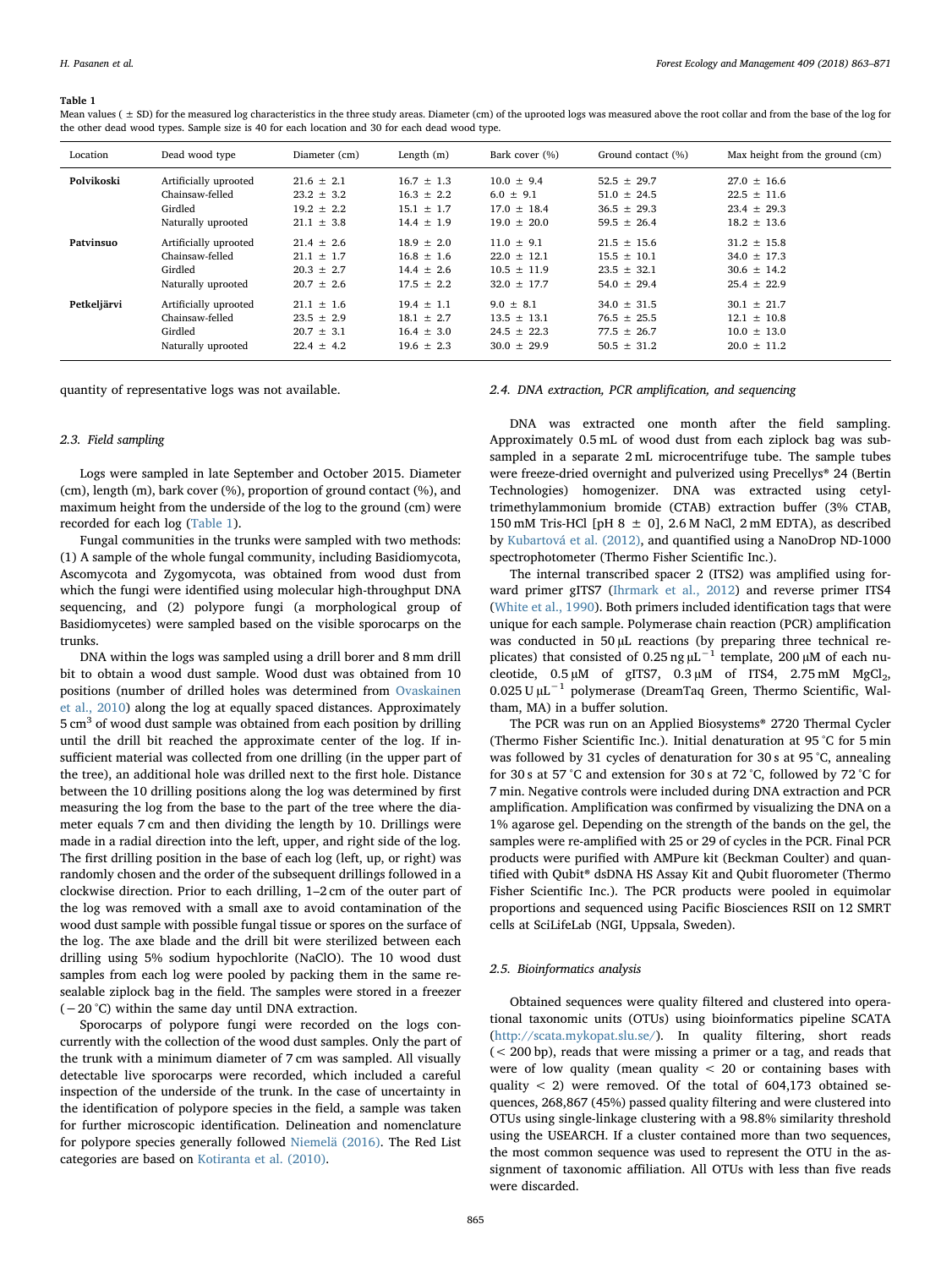<span id="page-3-0"></span>

Fig. 2. Sample-based rarefaction curves showing the estimate for the cumulative number of fungal OTUs as a function of the number of the sampled logs for different dead wood types. Shaded areas around the curves illustrate 95% confidence intervals. The total number of OTUs was 557 in the naturally uprooted logs, 497 in the chainsaw-felled logs, 457 in the artificially uprooted logs, and 446 in the girdled logs.

The taxonomic affiliation of the OTUs (with a focus on the polypore fungi) was determined by including the entire UNITE database ([Abarenkov et al., 2010;](#page-7-0) downloaded December 2016) in the clustering procedure. This also validated that species level was achieved in the clustering. The assignments of the polypore OTUs were double-checked against the UNITE database. In order to identify and remove non-fungal species, the OTUs were also subjected to a batch BLAST search against the NCBI GenBank [\(Altschul et al., 1997\)](#page-7-1) and identification using the lowest common ancestor (LCA) algorithm in the software MEGAN version 6.4.10 ([Huson et al. \(2011\)\)](#page-8-22).

#### 2.6. Statistical analyses

All statistical analyses were conducted using the software R version 3.2.3 ([R Core Team, 2015](#page-8-23)). We used rarefaction curves to illustrate the sampling coverage and the accumulation of the number of OTUs in different dead wood types (function specaccum in the package vegan [[Oksanen et al., 2016](#page-8-24)]). A linear mixed-effects model was used to examine the association between the fungal richness (OTU and sporocarp) and the measured log characteristics (function lme in package nlme [[Pinheiro et al., 2015](#page-8-25)]). Dead wood type (naturally uprooted logs as the reference type), diameter (cm), length (m), bark cover (%), ground contact (%), and the max height from the ground (cm) were used as fixed effects and the study area as a random effect. Pairwise comparisons between the dead wood types in the models were done with function glht in package multcomp ([Hothorn et al., 2008](#page-8-26)).

Community structure of fungi was examined using non-metric multidimensional scaling (NMDS) (package vegan; function metaMDS). To account for the unequal sampling depth, we used the relative abundance of the sequence reads in the sample-OTU matrices when all fungal species were included in the NMDS, and presence-absence data when assessing the polypore communities separately. For the NMDS on abundance data, we used the Bray-Curtis dissimilarity index. The data was standardized using the Wisconsin double standardization and square root transformation to improve the quality of the ordination. For the polypore data, the Sørensen dissimilarity index was used. Logs with less than two species, as well as species with only one observation were excluded from the polypore data to decrease the possible stochastic

effects involved. To assess the statistical difference in the community structure (difference in group centroids in relation to dead wood type), we applied permutational multivariate analysis of variance (PERMANOVA; with study area as a strata term) using the function adonis (package vegan) ([Anderson and Walsh, 2013](#page-7-2)).

As the interpretation of NMDS is largely based on visual appearance, we also compared community dissimilarity (beta diversity) between the dead wood types with the analysis of variance (followed by Tukey's HSD post hoc test for pairwise comparison). For an estimation of withingroup beta diversity, standardized (0–1) dissimilarity indices were calculated for each dead wood type using the function vegdist (package vegan). The Sørensen dissimilarity index was used for the polypore data (presence-absence) and the Bray-Curtis dissimilarity index when all fungal species (abundance data) were analyzed.

To examine whether some of the species have association with the dead wood types, package indicspecies ([De Caceres & Legendre 2009\)](#page-8-27) was used for the indicator species analysis without including group combinations (function multipatt).

Three samples with low and deviant total number of reads (58, 67, and 75 reads; sample numbers A6, A12, and A21 in the Supplementary file S3) were removed from all the analyses and were considered as outliers. The low number of reads in the outlier samples was thought to originate from inefficient DNA extraction, as these samples showed only weak bands after the PCR (with 31 cycles) when visualized on agarose gel. The mean number of reads for the remaining samples was 2223 (range between 239 and 4952 reads).

In all boxplots, the bottom and top of the box represents the first and third quartiles, the vertical T-bars mark the range (if there are no outliers), the horizontal line inside the boxes is the second quartile (median), and the additional plus symbols mark the mean. Open circles are outliers. Horizonal brackets on top of the boxes denote statistical differences between the groups. Significance level of 0.05 was used in all statistical analyses.

# 3. Results

#### 3.1. Number of fungal species in the logs

A total of 691 fungal OTUs (consisting of 257,440 sequences) were recorded in the studied logs. Taxonomic affiliation could be assigned to 124 (18%) of the OTUs (Supplementary file S2), which accounts for 50% of all the reads. Of the identified OTUs, 77 (62%) were Basidiomycota, 38 (31%) Ascomycota, and 4 (3%) Zygomycota. Based on the rarefaction curves, the total number of fungal OTUs in the naturally uprooted logs was higher than in logs with a restoration origin, and it could be expected that the difference would increase if more logs had been included in the sampling [\(Fig. 2](#page-3-0)).

We found no significant differences in the mean number of OTUs per log between the dead wood types ([Table 2](#page-3-1)). Measured log characteristics did not have an effect on the mean number of OTUs per log.

<span id="page-3-1"></span>Table 2

Results of the linear mixed model (study area as the random effect) on the effect of dead wood type (naturally uprooted logs as a reference group) and log characteristics on the mean number of fungal OTUs in the logs. Pairwise comparison between the dead wood types (factor) did not reveal any significant differences.

| Fixed effects                                                                                                                                                                              | Value                                                                               | Std. Error                                                            | DF                                                          | t-value                                                                            | p-value                                                                     |
|--------------------------------------------------------------------------------------------------------------------------------------------------------------------------------------------|-------------------------------------------------------------------------------------|-----------------------------------------------------------------------|-------------------------------------------------------------|------------------------------------------------------------------------------------|-----------------------------------------------------------------------------|
| (Intercept)<br>Treatment (artificially uprooted)<br>Treatment (chainsaw-felled)<br>Treatment (girdled)<br>Diameter<br>Length<br>Bark cover<br>Ground contact<br>Max height from the ground | 88.15<br>$-7.1$<br>4.09<br>3.68<br>0.42<br>$-0.52$<br>$-0.15$<br>$-0.12$<br>$-0.08$ | 17.65<br>5.72<br>5.51<br>5.54<br>0.77<br>0.87<br>0.12<br>0.08<br>0.16 | 106<br>106<br>106<br>106<br>106<br>106<br>106<br>106<br>106 | 4.99<br>$-1.2$<br>0.74<br>0.66<br>0.54<br>$-0.59$<br>$-1.31$<br>$-1.45$<br>$-0.50$ | ${}_{0.01}$<br>0.22<br>0.46<br>0.51<br>0.59<br>0.55<br>0.19<br>0.15<br>0.62 |
|                                                                                                                                                                                            |                                                                                     |                                                                       |                                                             |                                                                                    |                                                                             |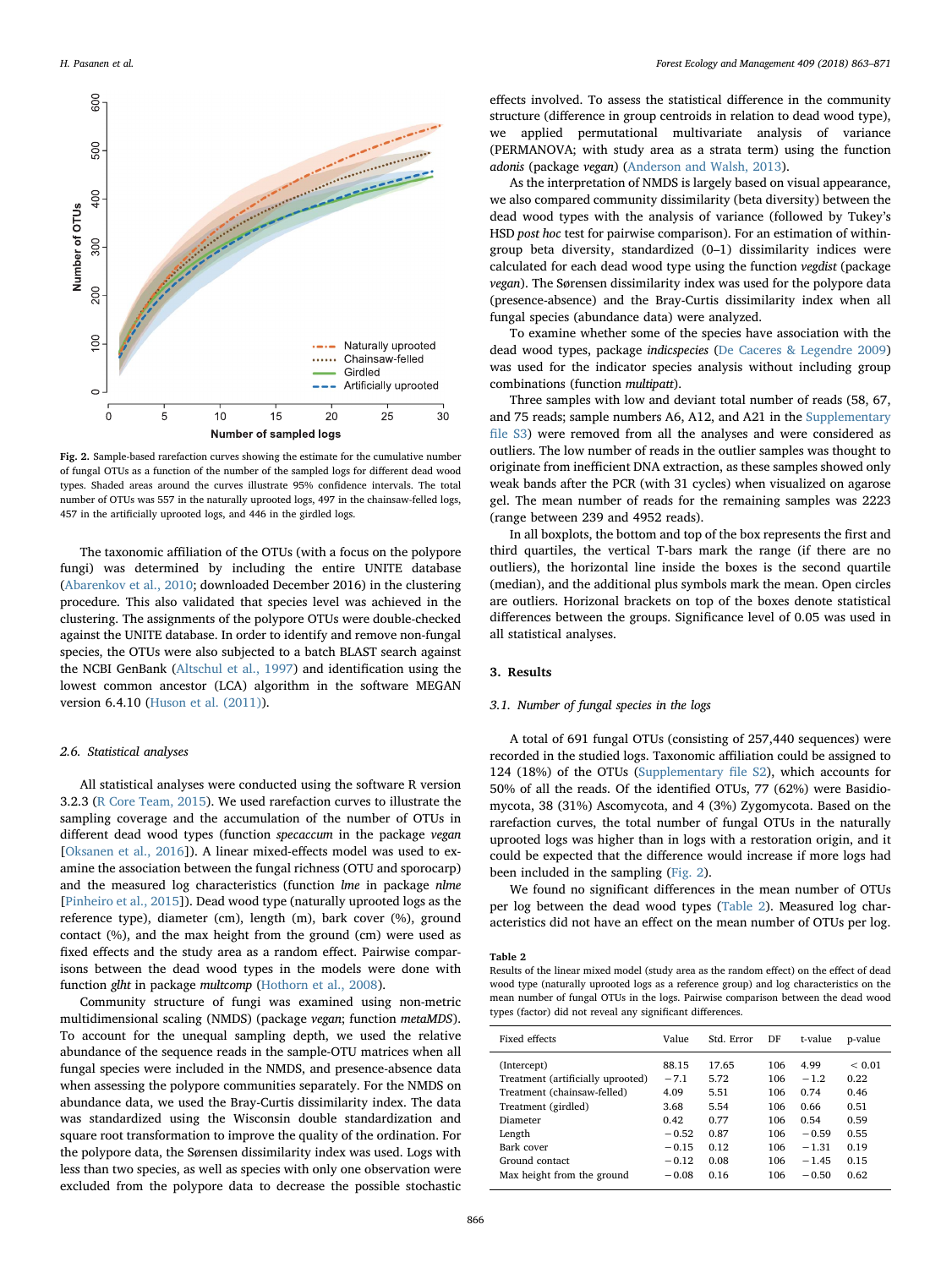#### <span id="page-4-0"></span>Table 3

Polypore species and the number of records (observations) in different dead wood types. Values without parentheses indicate the number of records based on sporocarps and the values within parentheses are the number of records detected in wood dust samples.

| Polypore species          | Dead wood type      |                          |                |                       |  |  |  |
|---------------------------|---------------------|--------------------------|----------------|-----------------------|--|--|--|
|                           | Chainsaw-<br>felled | Artificially<br>uprooted | Girdled        | Naturally<br>uprooted |  |  |  |
| Fomitopsis pinicola       | 21 (21)             | 7(16)                    | 11 (22)        | 13 (21)               |  |  |  |
| Antrodia sinuosa          | 10(15)              | 6(13)                    | 10(12)         | 3(6)                  |  |  |  |
| Butyrea luteoalba         | 6(9)                | 1(15)                    | (9)            | 2(11)                 |  |  |  |
| Skeletocutis amorpha      | 4(2)                | 7(4)                     | 3(1)           | 6(4)                  |  |  |  |
| Rhodonia placenta         | (7)                 | (5)                      | (11)           | (7)                   |  |  |  |
| Trichaptum                | (1)                 | 1(1)                     | 5(4)           | 6(8)                  |  |  |  |
| fuscoviolaceum            |                     |                          |                |                       |  |  |  |
| <b>Ischnoderma</b>        | 5(14)               | (1)                      |                | (5)                   |  |  |  |
| benzoinum                 |                     |                          |                |                       |  |  |  |
| Antrodia xantha           | 5 (4)               | 1(2)                     | 4(6)           |                       |  |  |  |
| Skeletocutis kuehneri     | (8)                 | (6)                      | (2)            | (2)                   |  |  |  |
| Dichomitus squalens       | (4)                 | 2(4)                     |                | 1(1)                  |  |  |  |
| Trichaptum abietinum      | 1                   | 2                        | 5              | 4                     |  |  |  |
| Postia leucomallella      | (2)                 | (3)                      |                | 1(3)                  |  |  |  |
| Gloeophyllum<br>sepiarium | 2                   | 1                        | $\overline{2}$ | 2                     |  |  |  |
| Postia tephroleuca        | 3                   | $\mathbf{1}$             |                | 2                     |  |  |  |
| Leptoporus erubescens     |                     | 1                        | $\overline{2}$ | 1                     |  |  |  |
| Oligoporus                | (1)                 | (1)                      |                | (2)                   |  |  |  |
| sericeomollis             |                     |                          |                |                       |  |  |  |
| Skeletocutis              | 1                   | 2                        |                | 1                     |  |  |  |
| carneogrisea              |                     |                          |                |                       |  |  |  |
| Fibroporia norrlandica    | (1)                 | (2)                      |                |                       |  |  |  |
| Heterobasidion            |                     | 1                        | $\mathbf{1}$   | $\mathbf{1}$          |  |  |  |
| annosum                   |                     |                          |                |                       |  |  |  |
| Postia caesia             | (1)                 |                          | 1(1)           |                       |  |  |  |
| Antrodia piceata          | 1                   |                          | (2)            |                       |  |  |  |
| Meruliopsis taxicola      |                     |                          | (1)            | $\mathbf{1}$          |  |  |  |
| Oligoporus rennyi         |                     |                          | 1              | 1                     |  |  |  |
| Postia fragilis           |                     |                          | 1              | (1)                   |  |  |  |
| Skeletocutis biguttulata  |                     |                          | 1              |                       |  |  |  |
| Total number of           | 11 (14)             | 13 (13)                  | 13 (11)        | 15 (12)               |  |  |  |
| species                   |                     |                          |                |                       |  |  |  |
| Total number of           | 59 (90)             | 33 (73)                  | 47 (71)        | 45 (71)               |  |  |  |
| records                   |                     |                          |                |                       |  |  |  |

The mean OTU number ( $\pm$  SEM) per sampled log was 83.3  $\pm$  3.7 in the chainsaw-felled logs,  $72.3 \pm 3.8$  in the artificially uprooted logs, 82.4  $\pm$  3.3 in the girdled logs, and 76.0  $\pm$  4.0 in the naturally uprooted logs.

In total, 25 polypore species were recorded in the studied logs ([Table 3\)](#page-4-0). Of these, 21 species (184 records) were found based on sporocarp inventories and 17 species (305 records) based on the wood dust samples (22% of all the reads). Two of the recorded species are currently classified as threatened in Finland: Antrodia piceata (Endangered), and Dichomitus squalens (Vulnerable) ([Kotiranta et al.,](#page-8-18) [2010\)](#page-8-18).

Based on sporocarp occurrence, the highest number of different polypore species was found on the naturally uprooted logs, although the polypore abundance was highest on the chainsaw-felled logs. Naturally uprooted logs shared 80% of the species with the artificially uprooted logs, 60% with the girdled, and 53% with the chainsaw-felled logs. Based on DNA occurrence, the highest number of species and occurrences were found in the chainsaw-felled logs. Naturally uprooted logs shared 92% of the species with both the artificially uprooted logs and the chainsaw-felled logs, and 58% with the girdled logs.

The mean number of polypore species based on sporocarps ([Fig. 3](#page-5-0)A) was higher on the chainsaw-felled logs  $(2.0 \pm 0.2$  species per log) compared to the artificially uprooted logs  $(1.1 \pm 0.1$  species per log)  $(p = .01)$ . Pairwise comparison did not reveal other significant differences between the dead wood types. The mean number of polypore OTUs per log based on wood dust samples ([Fig. 3](#page-5-0)B) was not significantly affected by the dead wood type.

#### 3.2. Community composition

NMDS ordination based on the OTUs illustrated that the fungal communities in logs with a different origin mostly overlapped ([Fig. 4](#page-6-0)A–C). Naturally uprooted logs, in particular, had a higher withintreatment community dissimilarity (higher species turnover from log to log), compared to the other dead wood types [\(Fig. 4](#page-6-0)D). From the restored logs, the chainsaw-felled trees had a higher community dissimilarity compared to the artificially uprooted and the girdled logs. According to PERMANOVA, the dead wood type  $(F_{3,113} = 3.34, p < .01)$ was a significant predictor in explaining the community composition in the logs.

NMDS ordination based on the sporocarp observations indicated that the polypore communities that occupy the trees cut with a chainsaw have less variation in their composition compared to the communities that occupy the other dead wood types ([Fig. 5A](#page-7-3)). This was also demonstrated by lower community dissimilarity in the chainsawfelled trees compared to the other dead wood types [\(Fig. 5C](#page-7-3)). Statistically group centroids did not differ from each other.

NMDS ordination on the polypore species that were recorded based on the presence of DNA showed a slightly different pattern from the sporocarp observations and there was no indication that the chainsawfelled logs differed from the other restored dead wood types in their polypore communities ([Fig. 5](#page-7-3)B and 5D). There was no statistically significant difference in the group centroids. The only difference between the groups was related to higher beta diversity of the naturally uprooted logs compared to the girdled logs.

## 3.3. Indicator species

According to the indicator species analysis (full results in Supplementary file S1), 108 OTUs (16% out of all the OTUs) were associated with one of the dead wood types. Of the indicator species, more than half (61%) were associated with the girdled logs, 22% with the chainsaw-felled logs and 8% both with the naturally or the artificially uprooted logs.

Based on the DNA observations of polypores, the species associated with one of the dead wood types were Ischnoderma benzoinum (chainsaw-felled trees) and Trichaptum fuscoviolaceum (naturally uprooted logs). Of those polypores that were sampled based on sporocarps, three species were associated with the chainsaw-felled trees: Fomitopsis pinicola, Ischnoderma benzoinum, and Butyrea luteoalba, and none with the other dead wood types.

# 4. Discussion

In this study, fungi in Scots pine logs with a different restoration origin were examined and compared with naturally uprooted logs after a decade of tree death. Differences in the fungal communities were found between the restoration treatments, particularly depending on if the trees were initially left standing (girdled trees) or if they were felled. Compared to the restored logs, naturally uprooted logs hosted fungal communities that had a higher species turnover from log to log. Sporocarp occurrence and the presence of DNA of polypore fungi did not fully correspond with each other; sampling of sporocarps captured the total number of polypore species more efficiently compared to DNAbased sampling (21 vs. 17, respectively), although sporocarp observations for polypores covered only two-thirds of the observations recorded by DNA-based sampling.

# 4.1. Restoration treatment results in minor, but significant differences in fungal communities in the logs

Most of the sampled fungal OTUs were found in all of the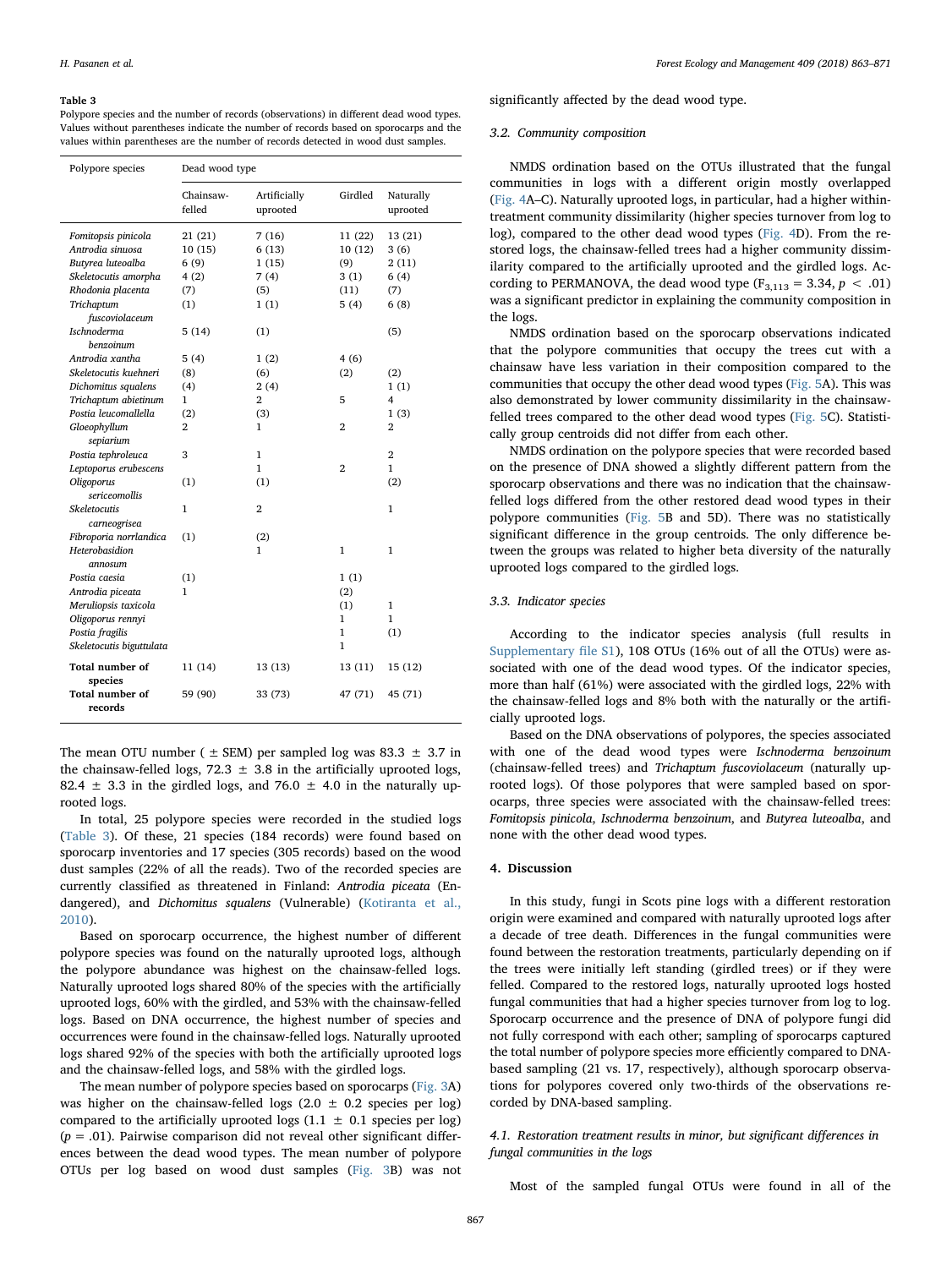<span id="page-5-0"></span>

Fig. 3. Number of polypore species per log based on (A) the presence of sporocarps and (B) on DNA in different logs.

experimental groups. The way dead wood is restored, hence, does not appear to result in major differences in fungal communities on Scots pine logs in the first stages of their decomposition. When all fungal species are considered, community structure was mostly affected by tree position, particularly between the girdled trees and the artificially uprooted logs. In our data, this was seen as moderate horizontal separation in the ordination analysis, and by the greater number of species associated with the girdled logs (indicator species analysis) compared to the other types of restored dead wood. Deviation in fungal communities in the girdled logs compared with the felled logs, is likely caused by different moisture regimes in the snags immediately following the restoration treatments ([Boddy & Heilmann-Clausen 2008](#page-8-12)). As the girdled trees die while standing, and often remain so for several years, the moisture content of the snags is most probably lower than the moisture content of the logs, which have had ground contact immediately after their mortality [\(Yatskov et al., 2003; Lindhe et al.,](#page-8-28) [2004\)](#page-8-28). Drier wood in snags can be expected to result in differences in how (and which) species are initially able to colonize the trunk, resulting in differences also after the tree has fallen down [\(Fukami et al.,](#page-8-10) [2010; Schwarze et al., 2000; Zak & Wildman 2011\)](#page-8-10). Moreover, it is possible that mechanical stress caused by the girdling treatment initiates induced defense mechanisms, such as resin, phenolic, and protein-based defenses before the tree dies, and results in differences in the chemical and physical properties of the logs [\(Eyles et al., 2010; Ebrahim](#page-8-29) [et al., 2011](#page-8-29)).

Based on polypore sporocarp occurrence, the chainsaw-felled logs hosted, on average, a higher number of sporocarps per log but had less variation in community composition than the other dead wood types (e.g. chainsaw-felled logs shared ca. 50% of the species with the naturally uprooted logs). The higher number of species per chainsawfelled log can be explained mostly by the frequent occurrence of Fomitopsis pinicola, Ischnoderma benzoinum, and Butyrea luteoalba, which all produced more sporocarps on this type of substrate. We speculate that the higher incidence of the mentioned species could be due to the cut surface that offers a favorable pathway in resource capture for certain ruderal species [\(Schwarze et al., 2000; Lindhe et al., 2004;](#page-8-30) [Boddy & Hiscox 2016](#page-8-30)), in the same way as Heterobasidion annosum s.l. efficiently colonizes cut stumps in managed forests ([Boddy & Heilmann-](#page-8-12)[Clausen 2008](#page-8-12)). This could also provide an explanation for the lower variation in species turnover in the chainsaw-felled logs compared to the other dead wood types. Moreover, as the chainsaw-felled logs die instantly, they may have a richer supply of non-structural carbohydrates in their trunks that promotes sporocarp formation ([Moore et al.,](#page-8-31) [2008; Stokland et al., 2012\)](#page-8-31).

# 4.2. Naturally uprooted logs host more diverse fungal communities compared to the restored ones

Naturally uprooted Scots pine logs had more variation in their fungal communities compared to the restored logs; demonstrated by the greater total number of OTUs and higher community dissimilarity. The result does not seem to originate from the fact that the logs with a natural origin were uprooted, as they also differed from the artificially uprooted logs. The finding may be partly explained by more complex mortality patterns in naturally uprooted logs, which in turn opens more variable decomposition pathways for fungi [\(Stokland et al., 2012](#page-8-13)). For example, there is a higher probability that the naturally uprooted logs have already been colonized by heart-rot fungi [\(Edman et al., 2007;](#page-8-32) [Lännenpää et al., 2008](#page-8-32)), which results in differences in substrate quality and competition dynamics (Parfi[tt et al., 2010; Ottosson et al., 2014](#page-8-33)). Furthermore, the specific time of death of the naturally uprooted logs could not be confirmed in this study and death could have occurred over an extended period. Moreover, whether the trees had been alive or dead before uprooting could not be ascertained. Both these uncertainties may result in more variation in the colonization patterns of fungi.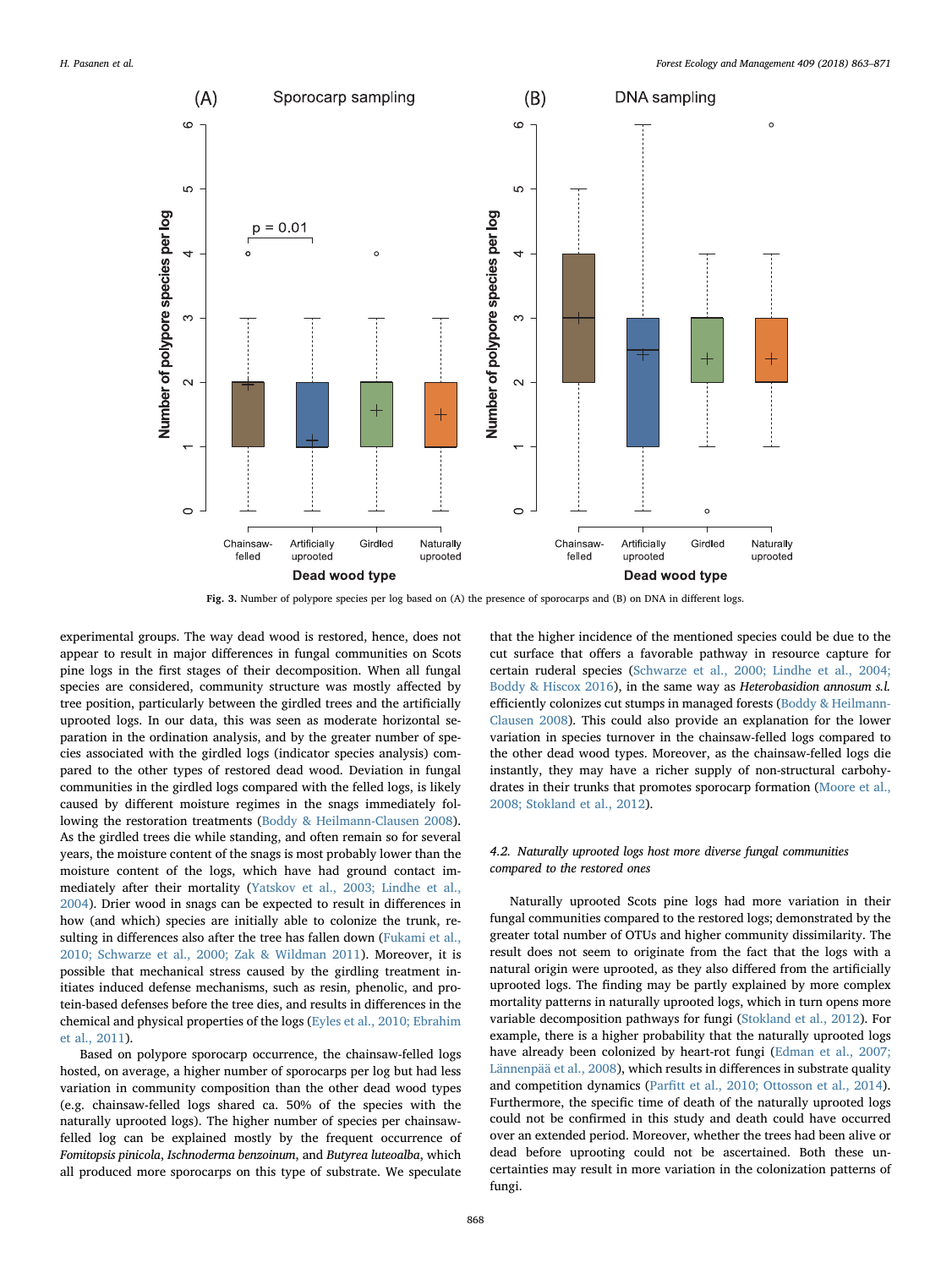<span id="page-6-0"></span>

Fig. 4. Non-metric multidimensional scaling (NMDS; with 3-dimensional solution) ordination on the community composition (A–C) and boxplot (D) on the community dissimilarity (beta diversity) of fungal OTUs in the logs. Point shapes in the NMDS figure represent the study areas: Patvinsuo (filled square), Petkeljärvi (filled triangle), and Polvikoski (filled circle).

# 4.3. Sampling of sporocarps produces differences in results from sampling of DNA

Sporocarp occurrence and the presence of DNA of polypore fungi did not fully correspond with each other. Sampling of sporocarps captured ca. 60% of the DNA observations, although the total number of species was sampled more efficiently using sporocarp inventory (21 vs. 17 species). The latter result was somewhat unexpected, as one could assume to capture more species with DNA-based sampling ([Ovaskainen](#page-8-34) [et al., 2013](#page-8-34)). An explanation for the difference may be related to the fact that the outermost sapwood part of the trees was cut away prior to sampling the DNA. Certain species e.g. Trichaptum abietinum are known to have a relatively superficial distribution in wood and may have gone undetected. Also, as six species only had one sporocarp observation, it is possible that the mycelia of these species were not in the exact part of the log from where the drill-dust samples were taken (we used ca. 1.5 m distance between the drilling holes). Moreover, even though the drilldust was carefully mixed before taking a smaller sample (0.5 mL) for DNA extraction, it is possible that records of some species were missed

when the collected drill-dust samples were subsampled again in the laboratory.

Interestingly, based on the occurrence of sporocarps, polypore assemblages in the chainsaw-felled logs had less variation (and less species) compared to the other dead wood types. The same pattern could not be found from the DNA-based observations of polypores. As mentioned earlier, the difference could originate from the different aspects that the two sampling methods measure, as sporocarp occurrence may be more an indicator of the reproductive success of those fungi that strive well in a particular type of substrate [\(Ovaskainen et al., 2013;](#page-8-34) [Runnel et al., 2015](#page-8-34)).

## 4.4. Conclusions and management implications

Clearly, restoration of dead wood can provide a habitat for many fungi, including red-listed polypores, and thus contribute in rehabilitating degraded forests closer to their natural state. However, the present study adds to evidence that several restoration treatments should be used together (e.g. creating both standing and downed dead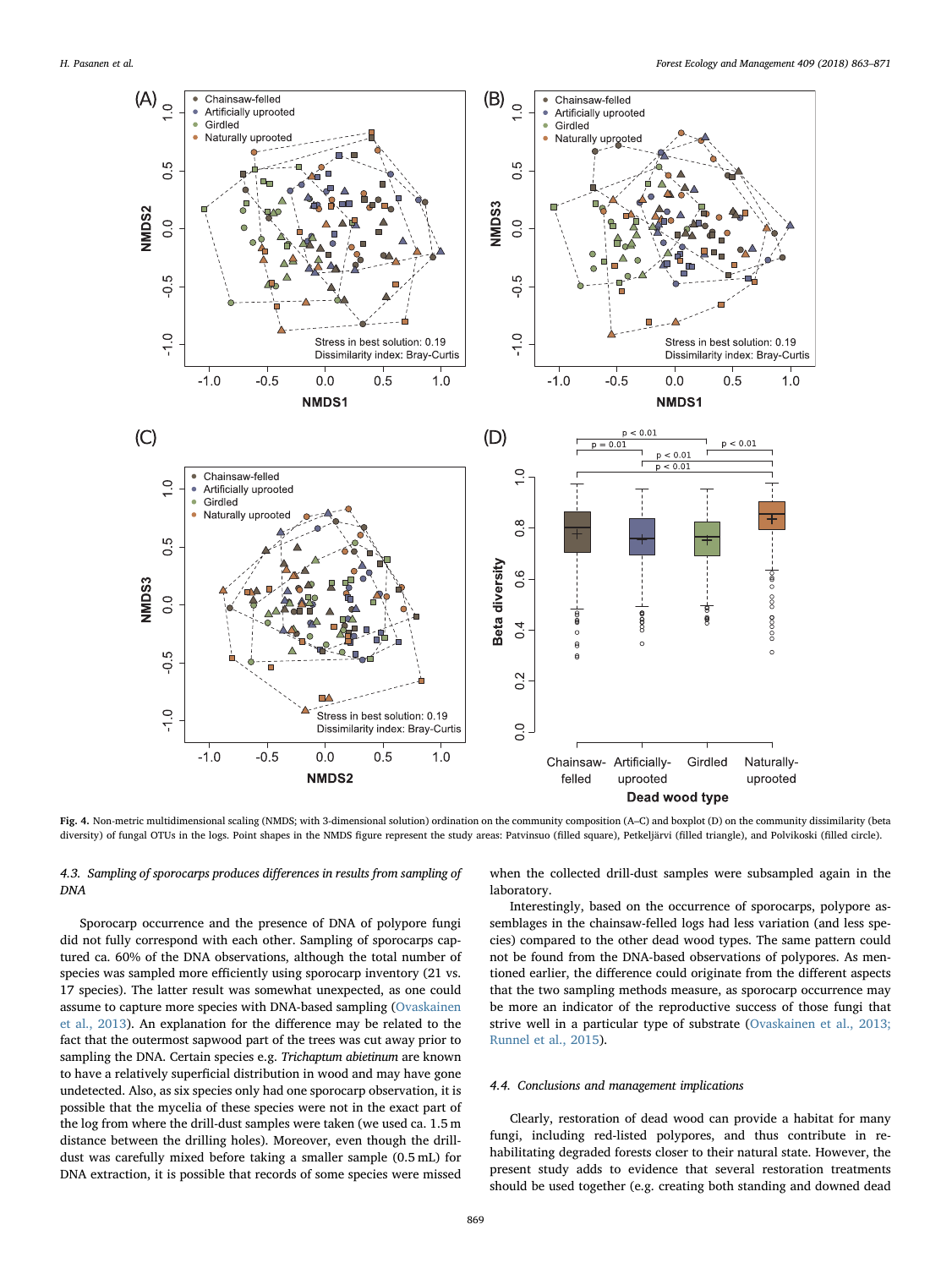<span id="page-7-3"></span>

Fig. 5. Non-metric multidimensional scaling (NMDS; with 2-dimensional solution) ordinations of the polypore communities based on (A) the presence of sporocarps and (B) on the presence of DNA in the logs. Statistically significant log characteristics are plotted as arrows in the ordination plots. Box plots show the beta diversity based on (C) the occurrence of sporocarps and (D) on the occurrence of DNA in the logs. Point shapes in the NMDS figures represent the study areas: Patvinsuo (filled square), Petkeljärvi (filled triangle), and Polvikoski (filled circle).

wood) when enhancing the amount of dead wood in forests. The creation of fallen dead wood solely by using one method (e.g. chainsawfelling) is not advisable as it may result in substrates that increase the competitive advantage of species that utilize a specific strategy in their resource capture. That is, different life-history strategies of fungi should also be considered in dead wood restoration. Our results suggest that all the variability in fungal communities that occurs in naturally uprooted substrates may be difficult to fully re-create with artificial treatments, and this may be due to more complex mortality patterns in the naturally uprooted logs.

## Acknowledgements

We thank Rena Gadjieva, Katarina Ihrmark, and Maria Jonsson at the Swedish University of Agricultural Sciences for their excellent help in the laboratory work, Tiina Rajala and Dmitry Schigel for helpful advice concerning the field sampling, Lauri Kortelainen for R assistance, and Slava Spirin for microscopic identification of some cryptic polypore specimens. Mari Jönsson is thanked for commenting the manuscript. The work of HP was funded by the University of Eastern Finland, the Faculty of Science and Forestry. The authors would also

like to acknowledge the support of the National Genomics Infrastructure (NGI)/Uppsala Genome Center and UPPMAX for providing assistance in massive parallel sequencing and computational infrastructure. Work performed at NGI/Uppsala Genome Center was funded by RFI/VR and Science for Life Laboratory, Sweden.

# Appendix A. Supplementary material

Supplementary data associated with this article can be found, in the online version, at <http://dx.doi.org/10.1016/j.foreco.2017.12.021>.

### References

- <span id="page-7-0"></span>[Abarenkov, K., Henrik Nilsson, R., Larsson, K.-H., Alexander, I.J., Eberhardt, U., Erland,](http://refhub.elsevier.com/S0378-1127(17)30644-8/h0005) [S., Høiland, K., Kjøller, R., Larsson, E., Pennanen, T., Sen, R., Taylor, A.F.S., Tedersoo,](http://refhub.elsevier.com/S0378-1127(17)30644-8/h0005) Ursing, B.M., Vrålstad, T., Liimatainen, K., Peintner, U., Kõljalg, U., 2010. The [UNITE database for molecular identi](http://refhub.elsevier.com/S0378-1127(17)30644-8/h0005)fication of fungi – recent updates and future [perspectives. New Phytol. 186, 281](http://refhub.elsevier.com/S0378-1127(17)30644-8/h0005)–285.
- <span id="page-7-1"></span>Altschul, S.F., Madden, T.L., Schäff[er, A.A., Zhang, J., Zhang, Z., Miller, W., Lipman, D.J.,](http://refhub.elsevier.com/S0378-1127(17)30644-8/h0010) [1997. Gapped BLAST and PSI-BLAST: a new generation of protein database search](http://refhub.elsevier.com/S0378-1127(17)30644-8/h0010) [programs. Nucleic Acids Res. 25, 3389](http://refhub.elsevier.com/S0378-1127(17)30644-8/h0010)–3402.
- <span id="page-7-2"></span>[Anderson, M.J., Walsh, D.C.I., 2013. PERMANOVA, ANOSIM, and the Mantel test in the](http://refhub.elsevier.com/S0378-1127(17)30644-8/h0015) [face of heterogeneous dispersions: what null hypothesis are you testing? Ecol.](http://refhub.elsevier.com/S0378-1127(17)30644-8/h0015)